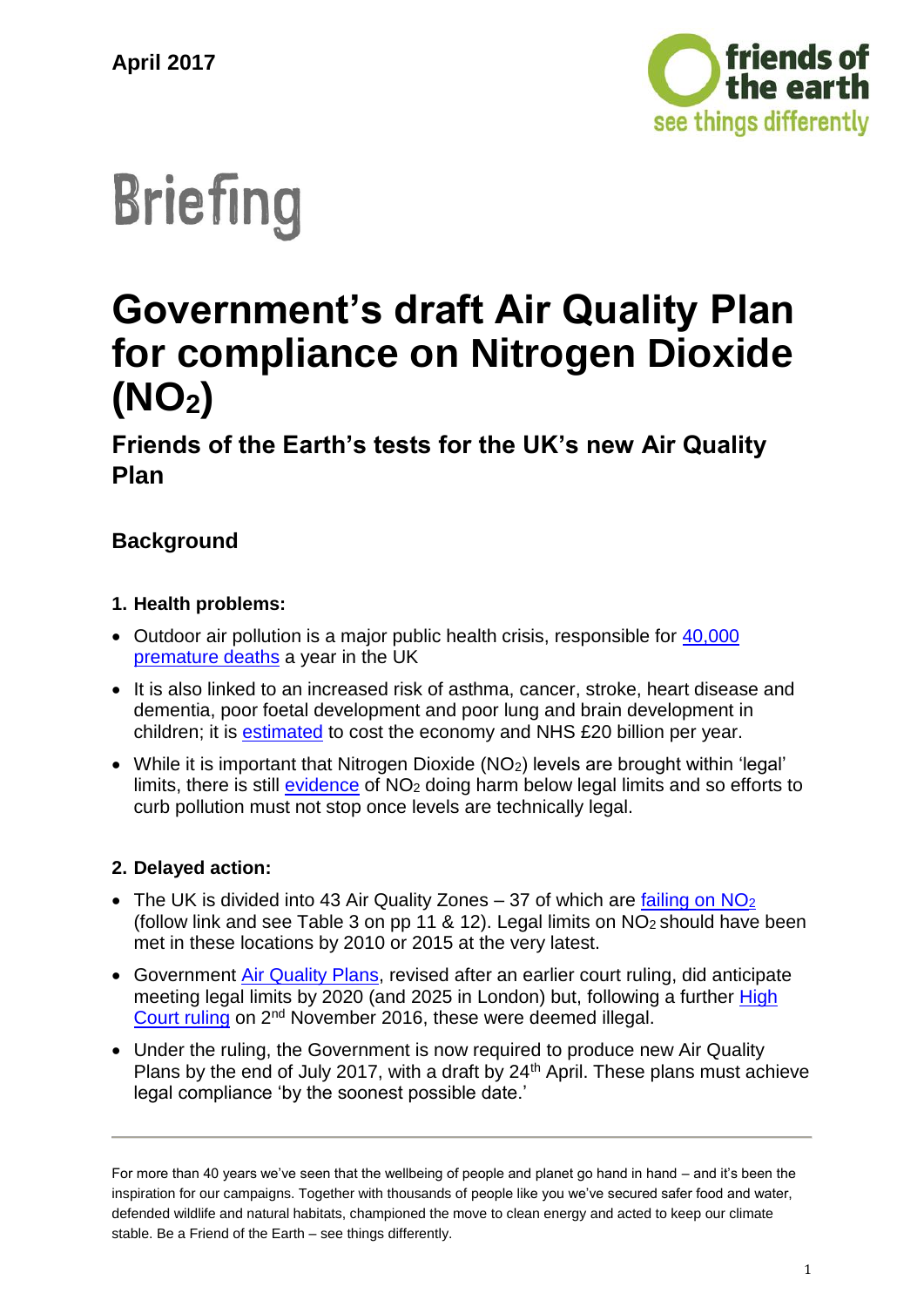

• The ruling [also requires](https://www.clientearth.org/major-victory-health-uk-high-court-government-inaction-air-pollution/) the government to make revised estimates of actual emissions on which to base its new plans. The Judge ruled that Defra was using overly-optimistic data, which was not based on how much vehicles emit under real-world driving conditions.

# **3. Traffic and diesels:**

 Air pollution is primarily caused by the combustion of fossil fuels. According to Defra, road traffic is the biggest problem and diesels are worst of all. Even the most recent, Euro 6, diesel cars emit more than five [times as much NOx](http://policyexchange.org.uk/publication/up-in-the-air-how-to-solve-londons-air-quality-crisis-part-2/) as Euro 6 petrol cars.

# **What Friends of the Earth wants to see in draft Air Quality Plans:**

#### **1. In General:**

- Stronger measures must be introduced more quickly; a revised Air Quality Plan must ensure UK compliance with EU law on NO<sup>2</sup> 'by the soonest possible date'.
- Therefore, Clean Air Zones (CAZs), and London's Ultra-Low Emission Zone (ULEZ), must be in place in 2018 and  $NO<sub>2</sub>$  within legal limits by the end of 2018.<sup>1</sup>
- Defra must produce new estimates of UK emissions (and therefore projections of reductions) based on data from vehicles performing under real-world conditions rather than the estimates used in the 2015 plan.

# **2. Clean Air Zones (CAZs)**

CAZs are areas where emissions standards determine which vehicles can enter the area and whether the owners need to pay a charge. In [Defra's previous plans,](https://consult.defra.gov.uk/airquality/implementation-of-cazs/) mandatory and funded CAZs were only planned for 5 cities, leaving the rest up to Local Authorities to implement charging or non-charging zones themselves.

- CAZs are needed for every location in which NO<sup>2</sup> will exceed legal limits in 2018 and must be in place by then, so that everyone can breathe air of a quality that is at least legal by the end of next year. Locations in [169 Local Authority areas](https://www.theyworkforyou.com/wrans/?id=2016-10-11.47949.h&s=speaker%3A24779) are currently failing on NO2.
- These CAZs must:
	- o be mandatory and properly funded by the government
	- $\circ$  charge polluting vehicles for entering as well as banning the worst polluters
	- $\circ$  be strong enough to ensure legal compliance on NO<sub>2</sub> by the end of 2018
	- o include all vehicle types (i.e. including cars)

<sup>-</sup><sup>1</sup> NB Compliance dates of 2020 - 2025 for London - were deemed too late by the High Court. Friends of the Earth believes Londoners should not have to suffer illegal levels of air pollution longer than the rest of the UK.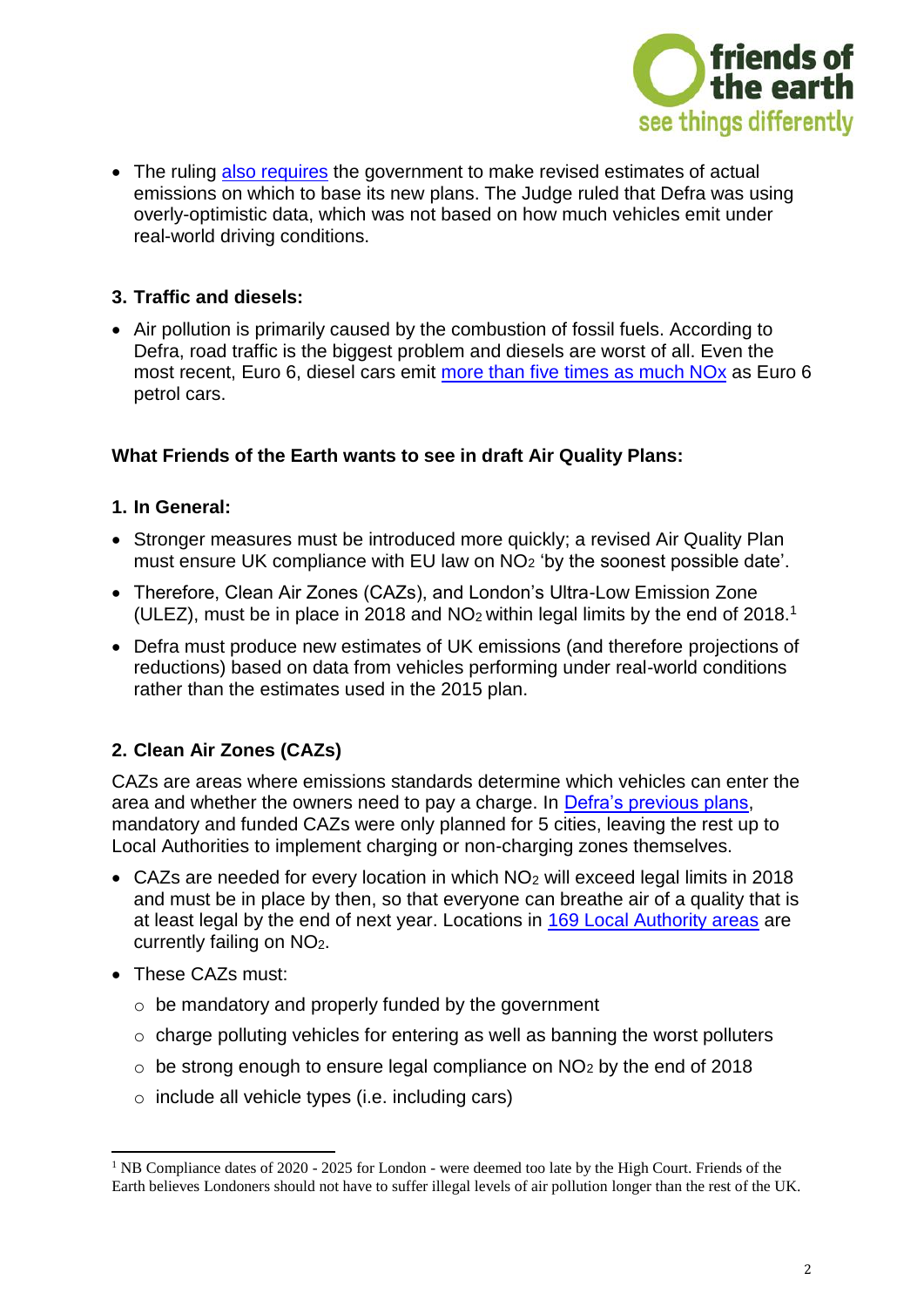

- o be calibrated against the real-world emissions of vehicles and not against estimates found in the High Court to be flawed.
- $\bullet$  Health impacts have been observed for NO<sub>2</sub> exposure below legal limits. As a minimum, non-charging CAZs must therefore be implemented in those Local Authority areas which are *not* currently failing legal limits on NO<sup>2</sup> but which nevertheless have pollution hotspots.
- The plans must also require London's ULEZ to be London-wide for all vehicles including cars, and for it to be in place in 2018 as for CAZs across the rest of the UK.

#### **3. Scrappage scheme**

Diesel owners who bought in good faith must be helped to replace their vehicles with cleaner vehicles and other alternatives:

- The government must fund a scrappage scheme to get rid of the dirtiest diesels (which may include some recent diesels if measured in terms of real-world emissions).
- As well as offering replacement clean vehicles, these schemes should also offer alternatives such as car club membership and rail season tickets.
- The scheme should be funded at least in part by manufacturers whose vehicle emissions under real-world driving conditions are many times the levels measured in official tests.

# **4. VED changes**

-

The Air Quality Plan must, at or before the 2017 Autumn Statement, [reverse the](https://www.healthyair.org.uk/chancellor-urged-raise-first-year-ved-rate-tackle-air-pollution/)  [current diesel incentive](https://www.healthyair.org.uk/chancellor-urged-raise-first-year-ved-rate-tackle-air-pollution/) and use higher VED to discourage people from buying diesels.

#### **5. Plan for the phase-out of diesel (by 2025) and also for petrol and the internal combustion engine**

Diesel must be phased out across the UK by 2025; petrol and other internal combustion engines must also be phased out as fast as possible. The Plan must show how this will be achieved  $2^2$ 

#### **6. Infrastructure for plug-in vehicles must be comprehensively available by 2025**

It is technically and commercially feasible to replace most private fossil-fuelled vehicles with electric vehicles by 2025. However, new infrastructure, such as plug-in points on streets, is needed to ensure this happens.

<sup>&</sup>lt;sup>2</sup> Paris, Madrid and Athens have [committed](http://www.bbc.co.uk/news/science-environment-38170794) to getting rid of diesel vehicles by 2025.